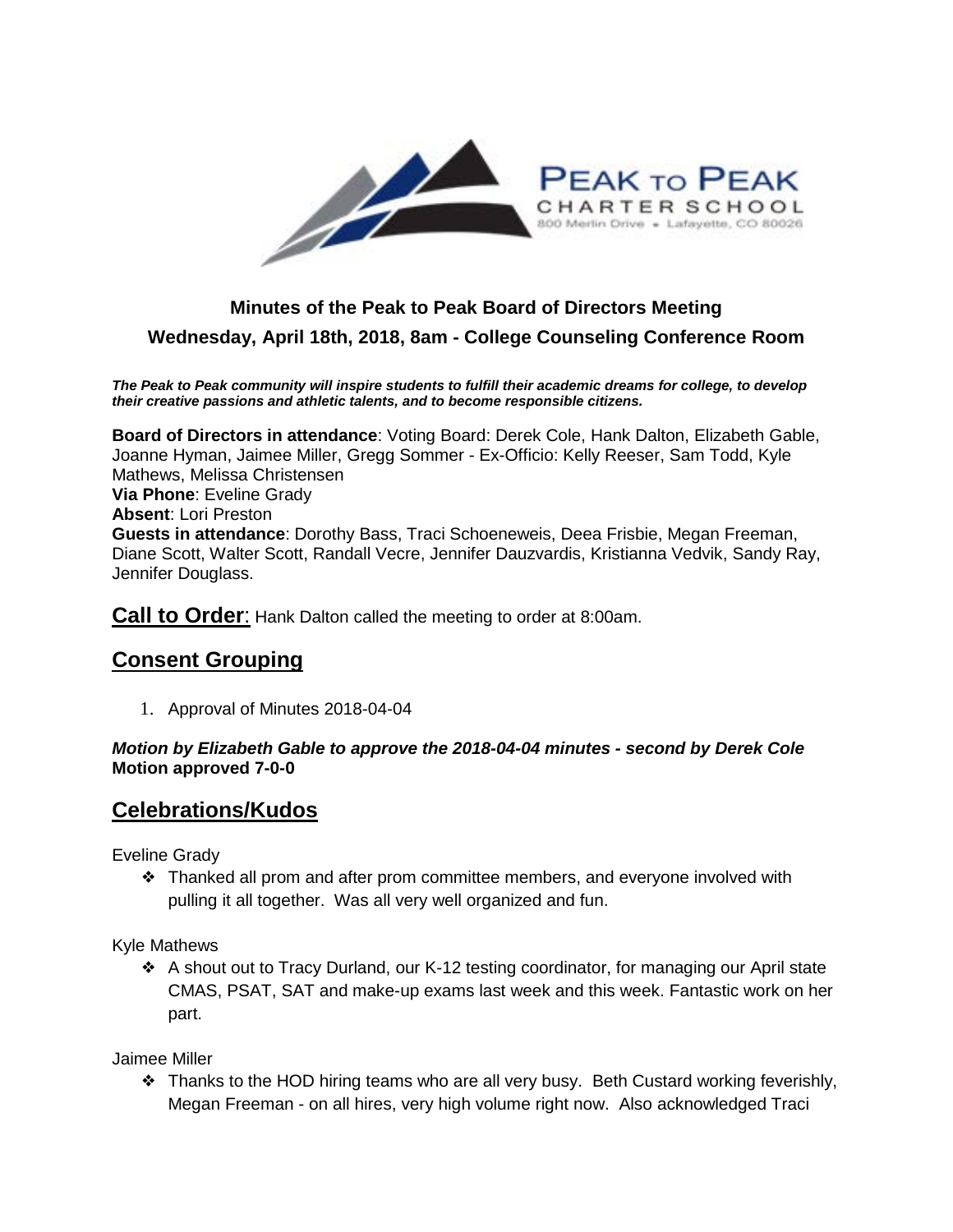Schoeneweis for all she does with scheduling, finding spots, etc. and keeping things moving in the right direction. It's appreciated.

## **Public Comments**

Diane Scott

❖ Ms. Scott read a letter resigning her position on HOD. She thanked the voting board for allowing her to serve the school by advocating for its students' rights to a superior education for nine years. On behalf of the board, Hank Dalton acknowledged Diane's many years of service, and long hours on HOD and the board's appreciation of her service.

# **EDE Report**

## **External/Internal Relationships**

Ms. Reeser reported that she and Jaimee Miller recently presented a three-hour, interactive workshop on advanced Behavioral Interviewing to a leadership team of teachers and administrators at The Academy of Charter Schools.

The following sessions were accepted for presentation at the National Alliance of Public Charter Schools' annual conference in Austin in June 2018:

- Innovation in Compensation: Rewarding Contribution and Commitment Kelly & Sam
- Cultivating Curiosity: Engagement and Critical Thinking in the Classroom Megan Freeman
- Level Up! Board Governance for the Seasoned Charter Jen Dauzvardis and Ben **Lindquist**

## **Secondary School Schedule**

Ms. Reeser reported plans for the 8-period day/block schedule next year are actively moving forward. Admin is pleased with the new elective course proposals that have been approved, and appreciates the board's support of these new offerings. Anecdotal feedback from students about the new choices that will be offered has been extremely positive. Adjustments are being made to professional development days as we continue to look for opportunities to provide teachers time to work together as the new school year approaches.

### **New Elective Proposals**

Staff proposed six new elective offerings for the middle school and one new course at the high school. These proposals were included in the March 23<sup>rd</sup> edition of the Friday Digest. Additionally, recommendations for three text changes in the middle and high schools and a proposal to revise the criteria for the biliteracy seal that we adopted last year. Changes to the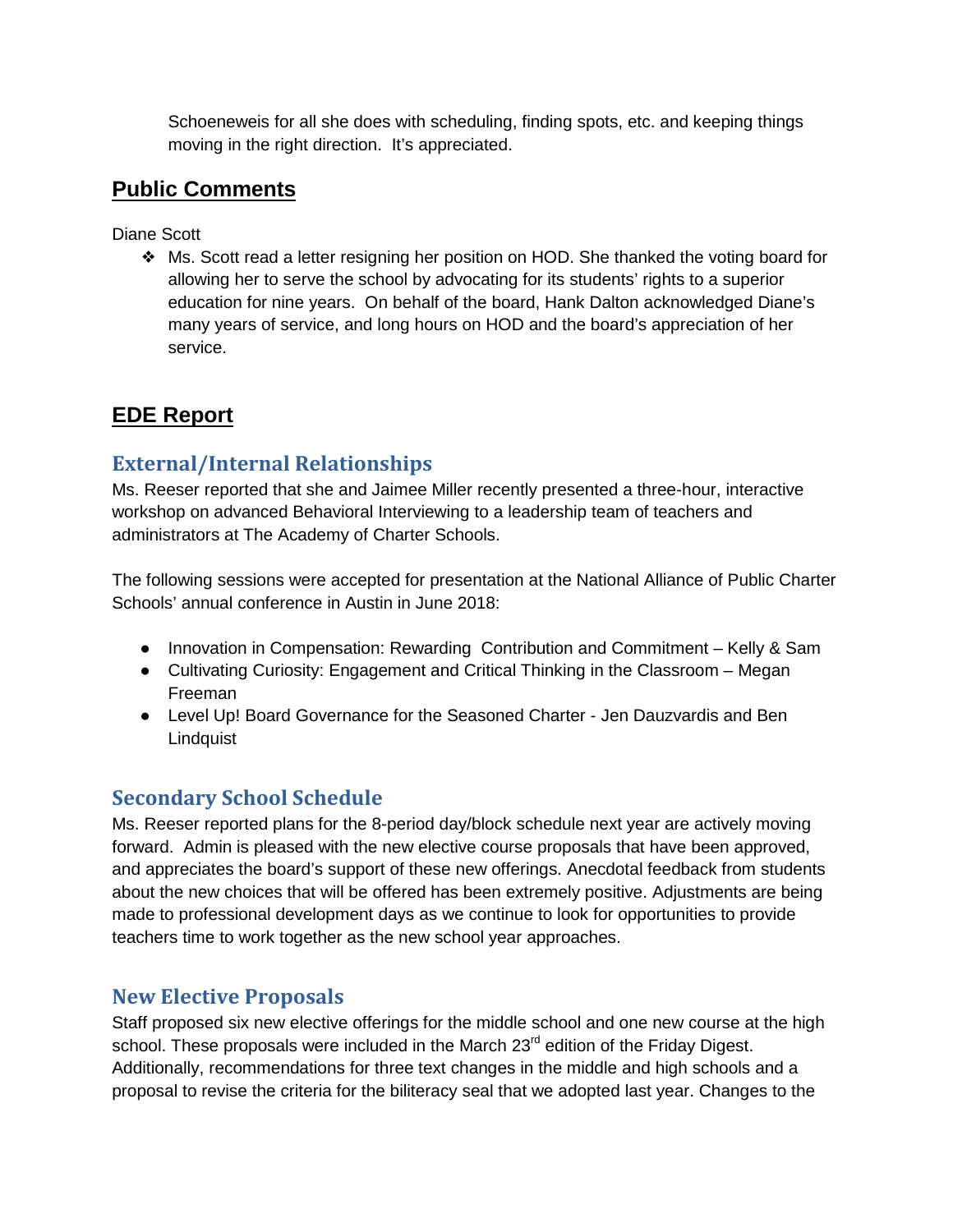biliteracy seal are being proposed so that we align with BVSD requirements, which were recently finalized. All proposals were approved at the 4-4-2018 BOD meeting.

### **Peak to Peak Website**

Construction on Peak to Peak's new website is happening behind the scenes. Content on the current website has been copied and transferred to the new site, and Jen Dauzvardis has been busy designing and updating the new pages. The website task force, which comprises teachers and staff from all levels, has been trained by Blackboard and content editors (i.e. Athletics and Activities, Food Services, Library, Operations, etc.) will have access to their pages in the next two weeks, after the initial design is complete.

## **Hiring**

Ms. Reeser reported that the Charter School Teacher Job Fair was a huge success, and the hiring team has been actively following up with promising candidates who were interviewed.

She reported that the hiring team is doing truly excellent work, and that we are so fortunate to have such a dedicated and professional team of parents and staff working together to bring stellar new staff members on board to join the Peak to Peak team.

# **EDO Report**

### **Facilities**

Mr. Todd reported that the renovation to student restrooms has been completed. This included the installation of new restroom partitions in all existing student bathrooms that provide a higher level of privacy for students. This was a \$72K capital project expenditure in this year's Fund 65 budget.

Mr. Todd reported that a large number of facilities projects were completed over spring break. Additionally, repairs will be starting on the south building sidewalk replacement and roof drain installation.

## **Finances**

2018-19 Budget and State Funding

Mr. Todd reported on a legislative update that:

- The state of Colorado is in excellent financial health and has \$1.3 billion in additional funding available, which should bode well for K-12 school funding. Current projections have PPR increasing between 4-5% for 2018-19. This is much higher than the assumption we have been using at the ELT budget meetings. As a result, P2P is increasing the PPR projected increase from 2.3% to 4.0%. This will help the school substantially by funding some much-needed instructional FTE.
- The unfunded PERA liability looms large with the state legislature. SB 200, which would require schools to fund PERA at a higher employer-paid rate, has come under scrutiny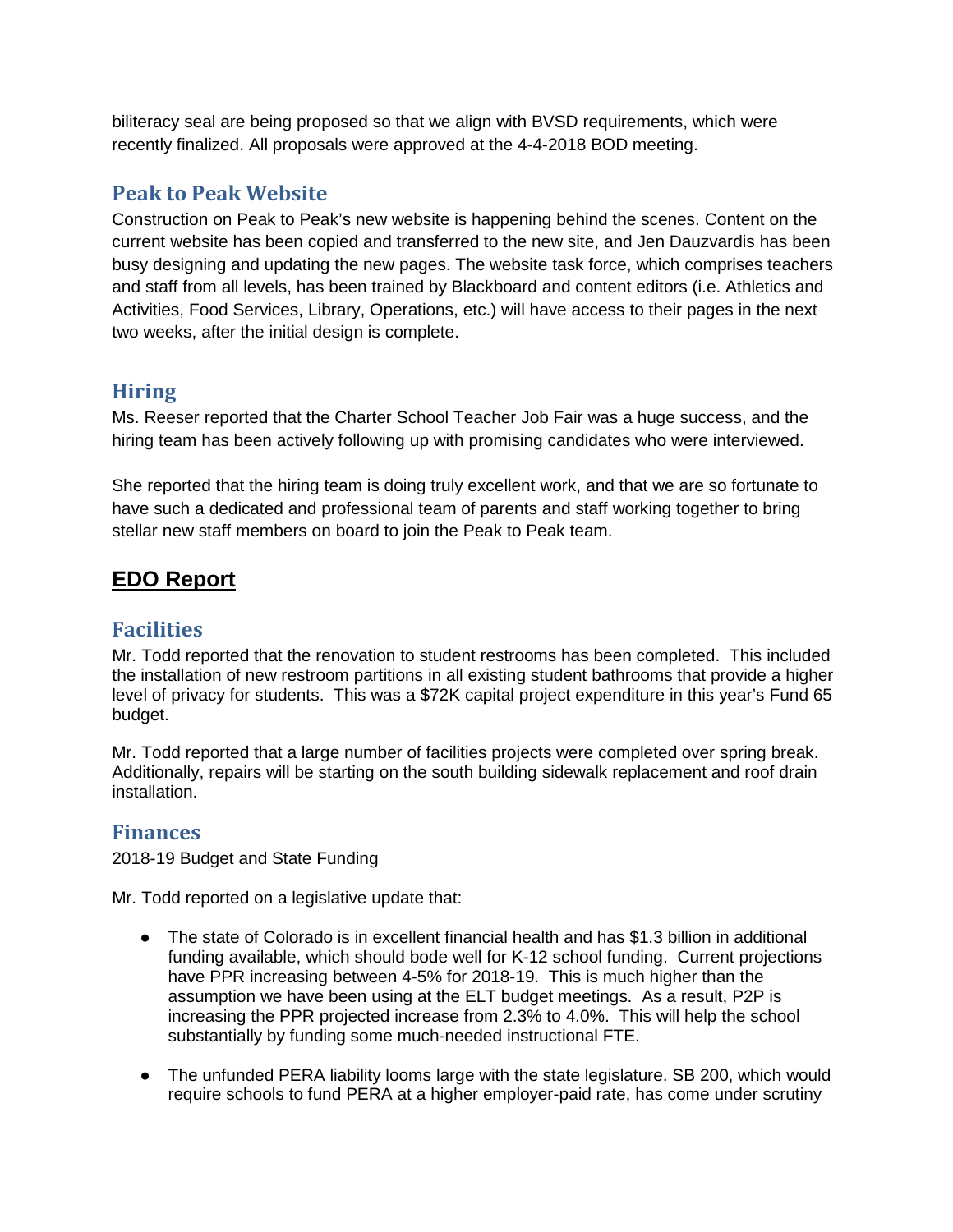with multiple organizations rallying against schools having to shoulder more of this burden.

- SB 160, which would allow charters to continue providing their own teacher induction programs, cleared the house unanimously and is expected to pass through the senate as well. Megan Freeman testified for the League on behalf of this legislation.
- Mr. Todd provided additional information as to Mill Levy Funding, HB 1375, an an increase in student fees. The ELT reviewed the proposed changes in student fees for 2018-19 on March 7. The board voted 7-0 in favor of the increase in student fees, which were driven by the addition of new courses.

#### **Food Services**

The food services team provided a program update to the Wellness Advisory Council (WAC) on March 6. They explained how funding works for a School Food Authority, how meal plans are developed, and how participation rates have been rising at P2P. In addition, they highlighted the healthier food options that have been introduced.

#### **Fundraising**

#### **Major Gifts and Scholarship Fund**

Glenn Mosher has been hired as the new Major Gifts Officer at Peak to Peak. His first day on the job was Monday, April 2nd. Glenn comes to us with 40 years of fundraising experience throughout the United States and abroad. He has raised over \$75 million for K-12 schools, colleges and universities, as well as health and advocacy organizations. In addition to fundraising, Glenn has been a speechwriter for President Reagan, congressional aide, advertising agency executive, writer, editor and public speaker. He moved to Colorado last year from Washington, DC and is very excited to join the P2P team. Glenn was introduced to the board at their March 21<sup>st</sup> meeting.

#### **Fundraising Events and Community Building**

The Wild West Saloon Auction and Gala was very successful this year! Many commented that they liked the more casual approach with several food stations that allowed attendees to either sit or continue to socialize and walk around. The gross revenues exceeded \$160K, which matches the last two years. The video highlighting this year's innovation fund winners was exceptional and more than \$30K was raised for next year's innovation fund. More than 465 Peak to Peak supporters were in attendance this year.

#### **Human Resources**

Mr. Todd reported on the scheduling of the Staff Employee Opinion Survey, which will be administered during the month of April with results available in May. Additionally an analysis of the school's short-term disability is being reviewed for cost effectiveness and the data will be monitored for further review. The Payroll team is also reviewing and researching options for a better or more affordable vendor.

#### **External Leadership**

Colorado League of Charter Schools (League) Board: Three school representatives were elected to the League's board. Jay Cerny, CEO of Cherry Creek Academy, was elected to a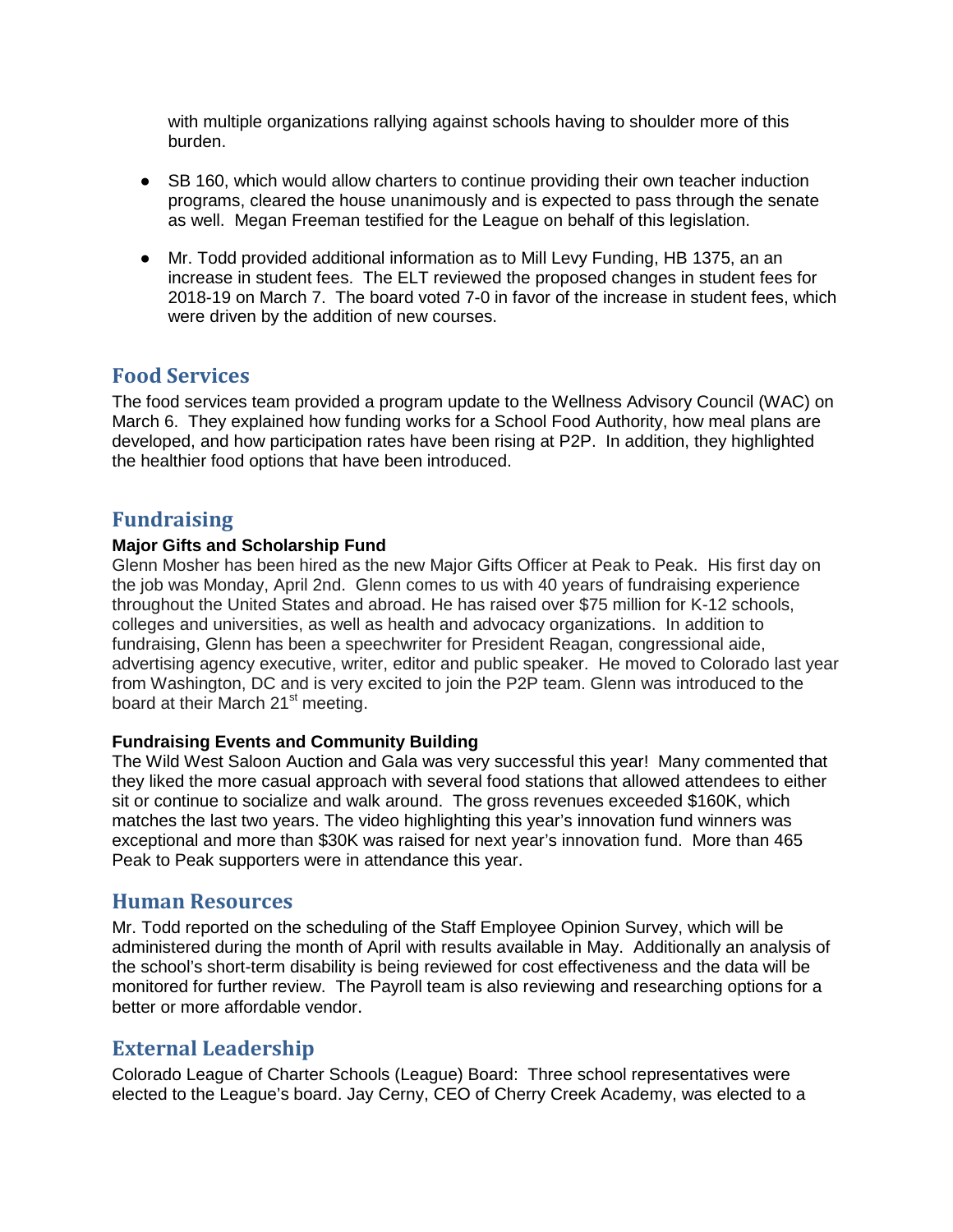second term. Kimberlee Siaa, executive director of KIPP Denver, was elected to her first term; along with David Singer, executive director of University Prep.

#### **Technology Refresh**

Kelly and John worked hard to maximize the impact of the points allotted to P2P by BVSD IT in the most recent tech refresh cycle, which resulted in the school receiving the following items:

- 545 Student chromebooks
- 86 Teacher/counselor chromebooks
- 20 Chromebook carts
- 28 iPads
- 6 Administrator laptops
- $5 TVs$
- 2 Document cameras
- 1 Padcaster Ultimate Studio for iPad Mini4

# **Election Committee**

Jen Douglass thanked members of the committee who researched local charter school election practices. Most chose board members from school community, elect them from same, and believe this is best practice. The committee also recommends those casting ballots are over the age of 18 and have completed a background check.

The committee also recommends having the BOD identify skills they would like to see in potential board members. A sample provided included a list of questions that can be reviewed and considered for incorporation into the candidate questions.

Mr. Dalton suggested there was room for both direct questions as well as those more philosophical. He also reminded board members that nothing in the bylaws prevents or discourages people from encouraging others to run, but once they're running for the board, members cannot actively campaign for them. He added that the BOD needs to make a resolution regarding need for voters to be over age 18.

Mrs. Grady thanked the committee for all of the research they performed, and reminded everyone that a strong board is a diverse board and asked the EC to make any recommendations they have to encourage an increase in diversity of candidates. Added thanks to Joanne Hyman for her efforts regarding the information gathering.

Ms. Reeser reminded the board that we need to look at best practices, and ensure that the board shares with the EC the expected role when recruiting board candidates.

### **Board Self-assessment Survey**

Ms. Vedvik suggested the board utilize a professional survey to gather data, and not options such as Survey Monkey, etc. for use as a board assessment survey. Assurance of anonymity is important, as well as being sensitive to disparities in scale. Have specific questions, nothing too general. Timing was also suggested as an important consideration, so results are not provided after school is out of session.